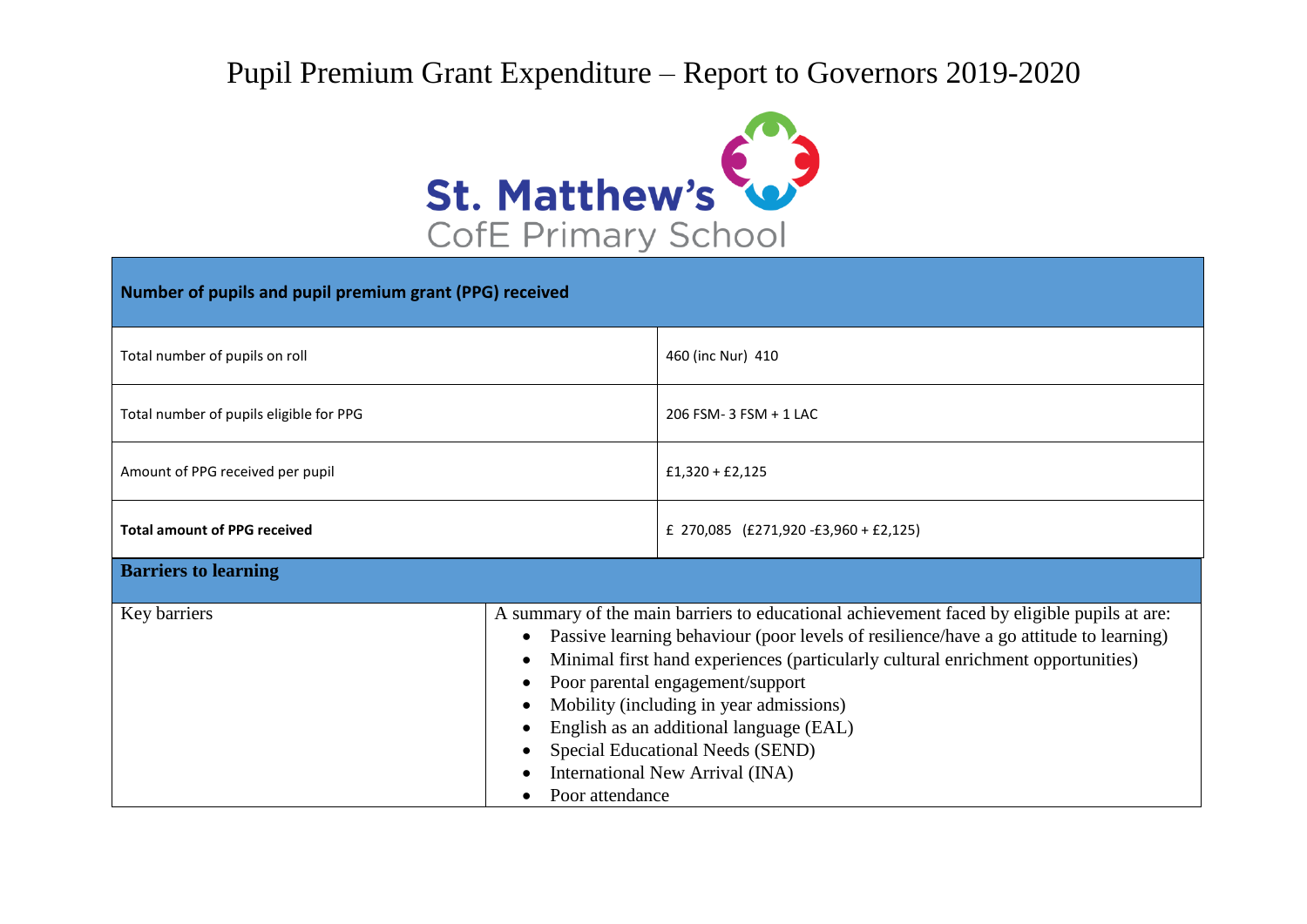| <b>Key Principles</b>              |                                                                                                                                                                                                                                                                                                                                                                                                                                                                                                                                                                                                                                                                                                                                                                                                                                                                                                                                  |
|------------------------------------|----------------------------------------------------------------------------------------------------------------------------------------------------------------------------------------------------------------------------------------------------------------------------------------------------------------------------------------------------------------------------------------------------------------------------------------------------------------------------------------------------------------------------------------------------------------------------------------------------------------------------------------------------------------------------------------------------------------------------------------------------------------------------------------------------------------------------------------------------------------------------------------------------------------------------------|
| Intention:                         | Evidence-informed strategy linked with the Education Endowment Foundation's research<br>$\bullet$<br>(EEF Guide to Pupil Premium)<br>Whole-school commitment to narrowing the gap between disadvantaged children and their<br>$\bullet$<br>peers<br>Recognition that excellent teaching is the most important lever to improve outcomes for<br>disadvantaged children<br>Identification of key priorities by the Senior Leadership Team/Pupil Premium Lead<br>$\bullet$<br>Acknowledgement that disadvantaged children are not a homogenous group, and therefore<br>$\bullet$<br>their needs must be individually specified and addressed appropriately<br>The Pupil Premium Strategy sits within the broader, whole-school Teaching & Learning<br>$\bullet$<br>strategy<br>Ensuring highest quality teaching at all times<br>Ensuring interventions and extra-curricular activities are run by 'St. Matthew's staff'            |
| Implementation - a tiered approach |                                                                                                                                                                                                                                                                                                                                                                                                                                                                                                                                                                                                                                                                                                                                                                                                                                                                                                                                  |
| <b>Quality of Teaching</b>         | <b>Pupil Premium CPD</b><br>$\bullet$<br>Whole-school Development programme (lesson studies; peer observations; book sharing;<br>collaborative planning; staff training (teachers and teaching assistants)<br>Mastery Mathematics Programme (White Rose Maths; Teaching Research Group; curriculum<br>$\bullet$<br>development linked with staff training; resources)<br>English Hub phonics Programme (in collaboration with Read/Write/Inc)<br>$\bullet$<br>Reading Focus and Language Acquisition<br>$\bullet$<br>Teaching Assistants targeted support during lessons<br>$\bullet$<br>Robust Assessment and Data Evaluation leading to intervention (Data tracking, Pupil Progress<br>$\bullet$<br>Reviews, Book sharing, Learning Walks, External reviews (by leading experts)<br>Curriculum enrichment: specialist events; workshops; instrumental music lessons in Y2 and<br>$\bullet$<br>Y4; Nurture/ behavioural mentor; |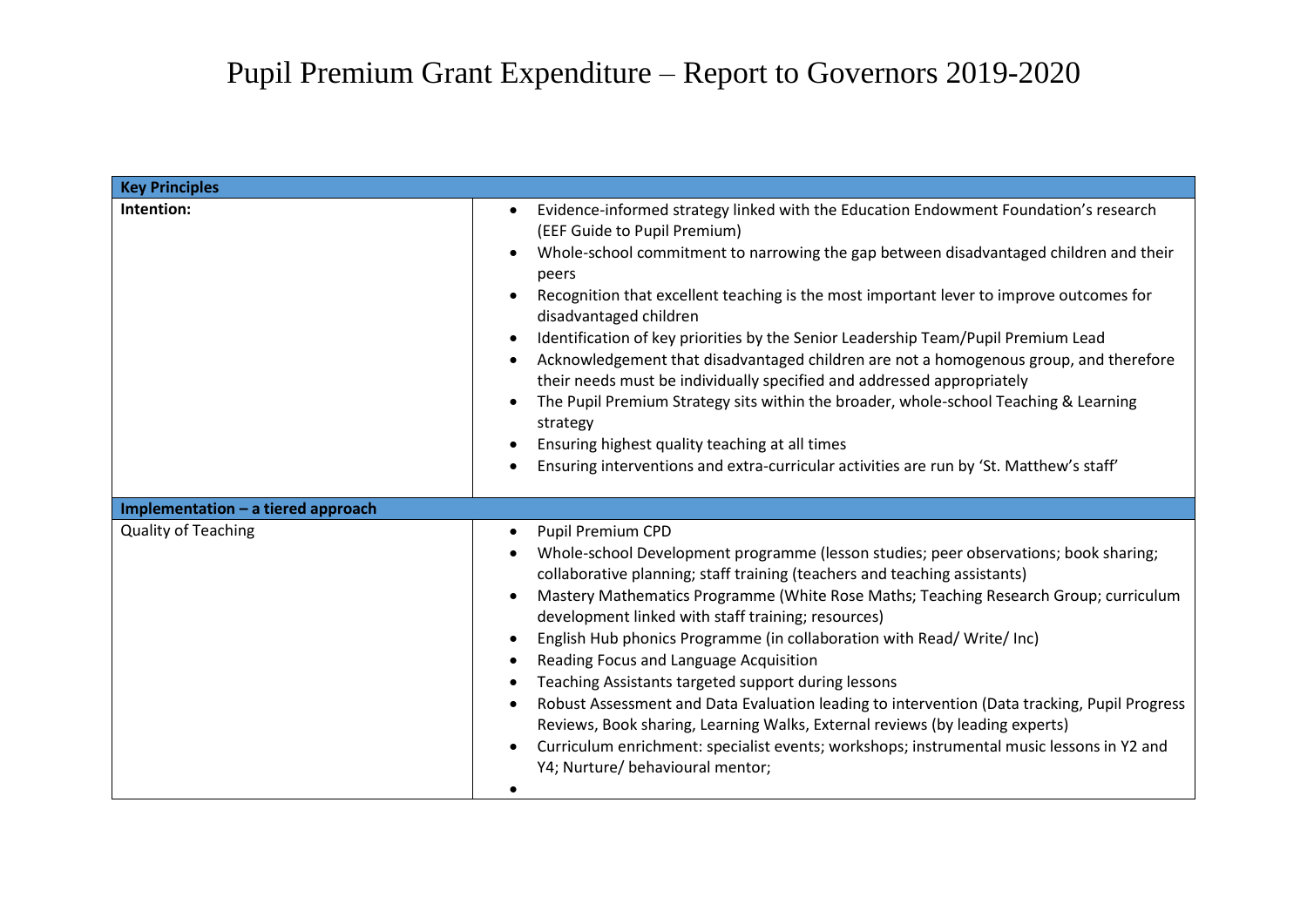## Pupil Premium Grant Expenditure – Report to Governors 2019-2020

| <b>Targeted Academic Support</b>                      | Additional phonics sessions with qualified teachers<br>$\bullet$<br>Small group tutoring led by qualified teachers, using additional resources<br>Targeted intervention groups led by Deputy Headteachers<br>$\bullet$<br>The Letter Box Programme (The Book Trust), supported by Teachers and Teaching Assistants                                                                                                                                                                                                                                                                                                                                                                                                                                                                                                                                                                                                     |
|-------------------------------------------------------|------------------------------------------------------------------------------------------------------------------------------------------------------------------------------------------------------------------------------------------------------------------------------------------------------------------------------------------------------------------------------------------------------------------------------------------------------------------------------------------------------------------------------------------------------------------------------------------------------------------------------------------------------------------------------------------------------------------------------------------------------------------------------------------------------------------------------------------------------------------------------------------------------------------------|
| Wider strategies (to remove non-academic<br>barriers) | Emotional and Mental Health: ELSA support led by pastoral mentor and trained staff;<br>$\bullet$<br>supervision; FSW led clubs; support from Educational Psychologist when appropriate;<br>parental support workshops provided by the school nurse (e.g. on sleeping, eating issues);<br>workshops on parenting<br>PSHCE enrichment activities<br>$\bullet$<br>All before school, lunchtime and afterschool clubs run at no charge to parents ensuring<br>$\bullet$<br>access for all pupils to a wide range of high quality enrichment activities<br>Enrichment trips and activities financially supported<br>$\bullet$<br>Rewards: whole school ethos of excellence and success<br>$\bullet$<br>Financial support with swimming lessons<br>$\bullet$<br>Pastoral mentor<br>Attendance awards, rewards and support by SEND and Inclusion Leader<br>Funding to external clubs as appropriate                           |
| <b>Progress</b>                                       |                                                                                                                                                                                                                                                                                                                                                                                                                                                                                                                                                                                                                                                                                                                                                                                                                                                                                                                        |
| How progress will be measured                         | Tracking pupil progress is an integral part of our teaching.<br>$\bullet$<br>In addition to tracking individual pupil progress we monitor groups of children such as<br>$\bullet$<br>FSM, CLA, girls and boys, spring and summer term born children, pupils with special<br>educational needs, pupils from ethnic minority backgrounds, INA's and pupils for<br>whom English is an additional language etc.<br>The data we collect is analysed during our half termly pupil progress meetings and<br>$\bullet$<br>drives processes for closing the gap.<br>At these meetings, class teachers meet with the Assessment Leaders and the Special<br>Educational Needs Coordinator to discuss pupil progress and the impact of<br>interventions.<br>Where pupils are not on track to reach their targets, staff look at changes that can be<br>made to help the pupils make the required progress. This may mean modifying |